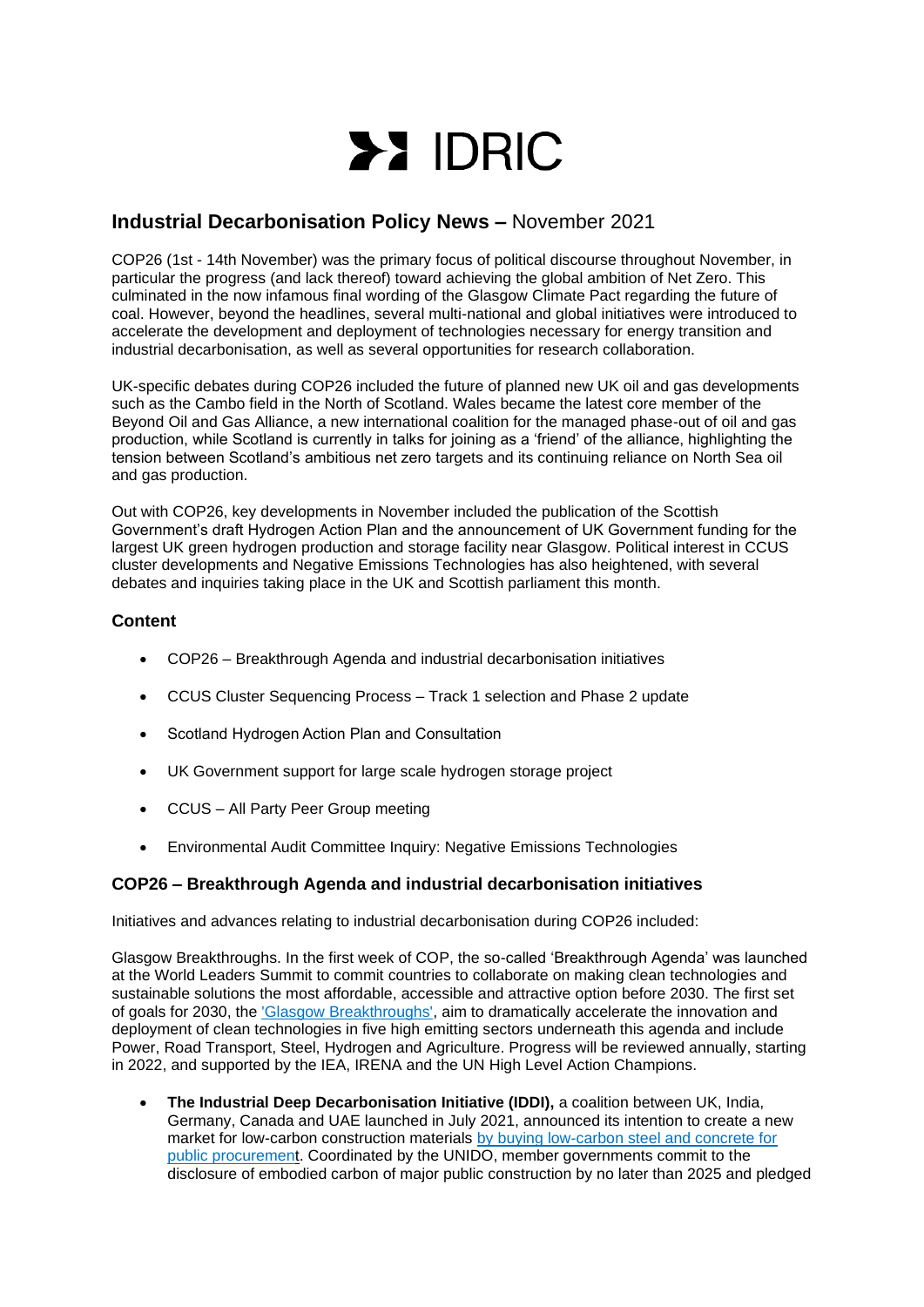to achieve net zero in major public construction steel and concrete by 2050, with more work towards an emission reduction for 2030 to be announced next year.

- **Mission Innovation**, a coalition of 23 governments, including the UK, created in June 2021, announced four new 'innovation missions' to bring together governments, public authorities, corporates, investors and academia to [accelerate innovation and enable widely affordable](http://mission-innovation.net/about-mi/overview/)  [clean energy globally.](http://mission-innovation.net/about-mi/overview/) Innovation missions focusing on Carbon Dioxide Removal, Net Zero Industries, Integrated Biorefineries and Urban Transition are to join the three existing missions relating to Clean Hydrogen, Green Powered Future and Zero Emissions Shipping. The Mission Innovation was launched alongside the Paris Agreement in 2015, its members are responsible for 95% of global public investment in clean technology, research and development
- **Technology Driven Transition.** COP also created opportunities for expanding ties among research centres at the heart of technological innovation for net zero. IDRIC participated at the [Technology Driven Transition Summit.](https://www.netzerotc.com/news-events/cop26/technology-driving-transition-global-summit/) Organised by the Net Zero Technology Centre (formerly The Oil and Gas Technology Centre), the summit brought together 11 leading research centres from the UK, the US, Canada, Australia and the Netherlands to discuss the most recent innovations enabling energy transition and industrial decarbonisation, including on key technologies such as CCUS and hydrogen. IDRIC welcomed the opportunity to exchange experiences with cluster approaches and will continue to explore opportunities for international collaboration.

## **CCUS Cluster Sequencing Process – Track 1 selection and Phase 2 update**

In October, Phase 1 of the UK government's CCUS Cluster Sequencing process concluded with the selection of the HyNet and East Coast Clusters as "Track 1" clusters, with the Scottish Cluster selected as a reserve. The Department for Business, Industry and Industrial Strategy has since launched [Phase 2](https://assets.publishing.service.gov.uk/government/uploads/system/uploads/attachment_data/file/1031856/ccus-phase-2-guidance.pdf) of the cluster sequencing process, which invites specific CCUS projects to apply for government support in linking to the Track 1 clusters, in the form of subsidised business models.

Although the details are not yet finalised, [published guidance](https://assets.publishing.service.gov.uk/government/uploads/system/uploads/attachment_data/file/1023095/icc-business-model-october-2021.pdf) on industrial carbon capture business model design outlines a combination of capital grant support through the CCS Infrastructure Fund (CIF) and ongoing revenue support via a contracts for difference (CfD) model. The call for project submissions to Phase 2 will close on 21st January 2022, with the announcement of successful projects planned for May 2022.

## **Scotland Hydrogen Action Plan and Consultation**

9 th November 2021

The Scottish Government has published its [draft Hydrogen Action Plan,](https://www.gov.scot/publications/draft-hydrogen-action-plan/) setting out a five-year plan and 37 policy actions for building Scotland's hydrogen economy. Building on the previous Hydrogen Policy Statement (December 2020), the ambition is to become 'a leading nation in the production of reliable, competitive and sustainable hydrogen'. The ambition of producing 5 Gigawatts (GW) of renewable (green) and low-carbon (blue) hydrogen power within the next ten years and 25 GW by 2045, will be underpinned by a £100 million five year funding commitment supporting regional renewable hydrogen production hubs and renewable hydrogen projects. A first tranche of investment, the £10 million Hydrogen Innovation Fund, aims to drive technological progress and advance innovation and cost reduction within this emerging sector. Other measures include support for Scottish industries to use hydrogen in their decarbonisation plans through match-funded grants (via the Scottish Industrial Energy Transformation Fund (SIETF)) and several programmes of investment in innovation, including collaborative industry-academia projects and German-Scottish hydrogen research collaboration. The [consultation on the draft Hydrogen Action Plan](https://consult.gov.scot/energy-and-climate-change-directorate/hydrogen-action-plan/) will run until 19 January 2022.

## **UK Government support for large scale hydrogen storage project**

22nd November 2021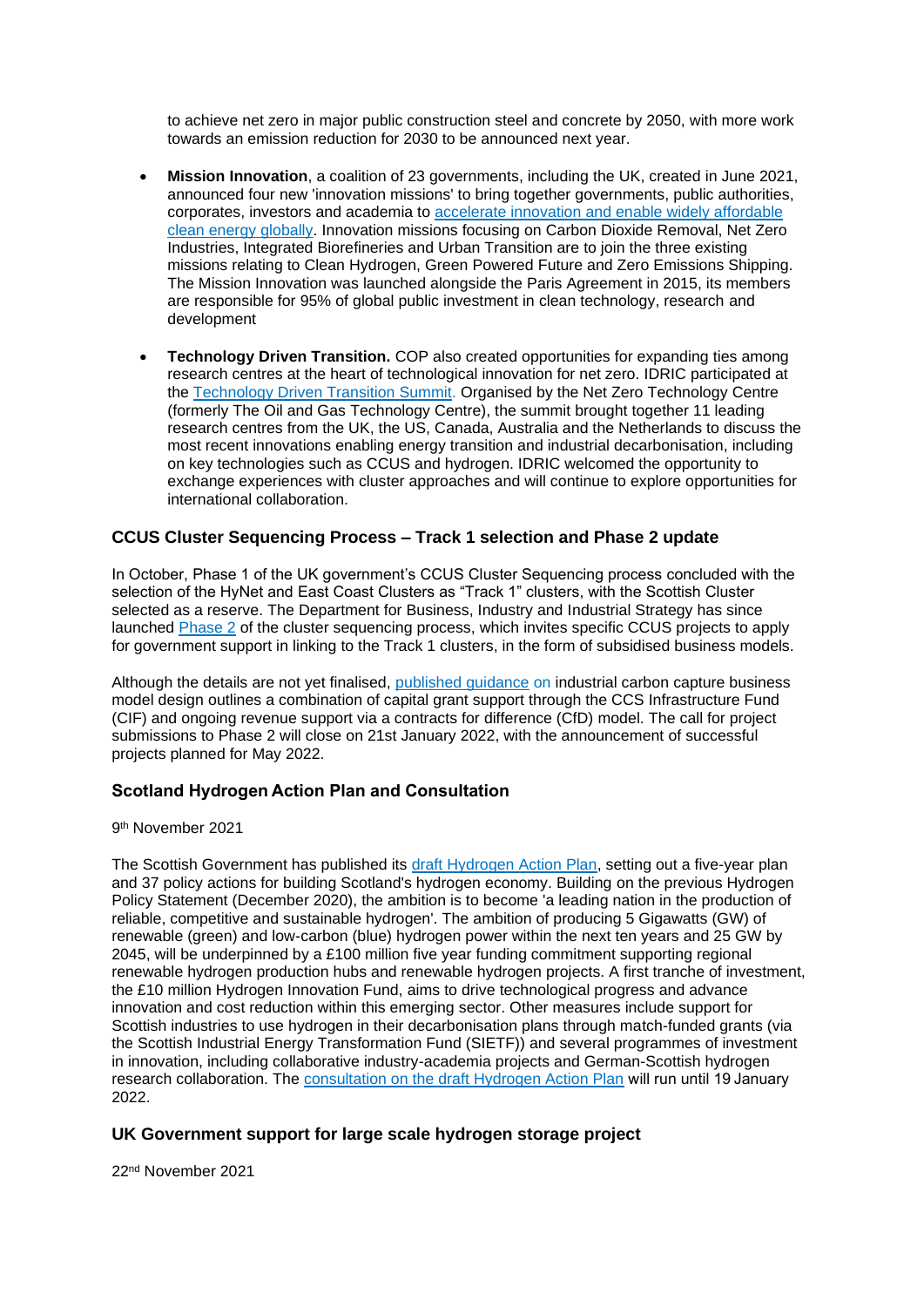On 22 November, the UK Government announced its [decision to back a first-of-a-kind hydrogen](https://www.gov.uk/government/news/glasgow-to-be-home-to-first-of-a-kind-hydrogen-storage-project)  [storage project near](https://www.gov.uk/government/news/glasgow-to-be-home-to-first-of-a-kind-hydrogen-storage-project) Glasgow with nearly £9.4 million. The Whitelee Renewable Hydrogen Project, set at the UK's largest onshore windfarm will see the development of the UK's largest electrolyser with a planned production of 20MW green hydrogen.

# **CCUS - All Party Peer Group meeting**

#### 22nd November 2021

On 22 November, the CCUS All Party Peer Group hosted a meeting showcasing the ongoing work in the UK's CCUS clusters. Organized in co-operation with CCSA, the event featured presentation from each CCUS cluster, including Andy Lane (East Coast Cluster), David Parkin (HyNet North West Cluster), Pierre Girard (DelpHYnus), Chris Williams (South Wales Industrial Cluster), Phil Kirk (Humber Zero), Nick Cooper (Scottish Cluster). With ca. 220 participants including representatives of parliamentary parties and the wider public, the meeting generated lively discussions. Key issues of interest were:

- Technology, including questions around capture (esp. capture rates), transport (esp. connection between clusters/places beyond pipelines, including shipping) and storage (esp. around leakage, pressure, failure of projects abroad) as well as the production of hydrogen (esp. the carbon footprint of blue hydrogen)
- Economics, including questions around the costs and benefits of CCS, the export potential of technologies, possible skills shortages, the existence of demand for H2 and the impact of gas prices on hydrogen
- Policy and business models: a key theme throughout the discussion were questions relating to the governments' forthcoming business models for CCUS (their publication date and content) and the consequences of the cluster sequencing decision for the Scottish Cluster and the UK's Net Zero ambition in general.

## **Scottish Parliament Debate on CCUS**

#### 25th November 2021

On Thursday 25th November 2021, the Scottish Parliament debated the motion 'Carbon Capture Utilisation and Storage as Part of Scotland's Net Zero Ambitions', with members' positions split predictably along party lines. The SNP and Labour were critical of the UK Government's decision not to progress the Scottish Cluster to full Track 1 status, with Gillian Martin (SNP) calling for the decision to be reversed, and Paul Sweeney (Lab) suggesting that it undermines Scotland 2045 Net Zero ambitions. The Scottish Conservatives were broadly defensive of the UK Government's decision, with Maurice Golden (Con) criticising the Scottish Government for a lack of investment in CCUS. Fergus Ewing (SNP) highlighted the importance of existing infrastructure and skills within the oil and gas industry to the development of CCUS, while Mark Ruskell (Green) argued that developing CCUS means diverting from green renewable solutions because of its reliance on oil and gas production.

#### **House of Commons Environmental Audit Committee – Technological Innovations and Climate Change: Negative Emissions Technologies**

#### 25th November 2021

Following a call for evidence last month, the Environmental Audit Committee (EAC) is conducting an inquiry into the proposed role of negative emissions technologies (NETs) in UK Government's Net Zero Strategy, with a particular emphasis on Bioenergy with Carbon Capture and Storage (BECCS) and Direct Air Carbon Capture and Sequestration (DACCS). On the 25th of November the EAC [hosted an oral evidence session](https://committees.parliament.uk/event/6396/formal-meeting-oral-evidence-session/) split over two panels. The first panel considered the wider role of NETs in reaching net zero and consisted of: Ruth Herbert, Chief Executive at the Carbon Capture and Storage Association (CSSA), Dr Steve Smith, Executive Director of the Oxford Net Zero Initiative and